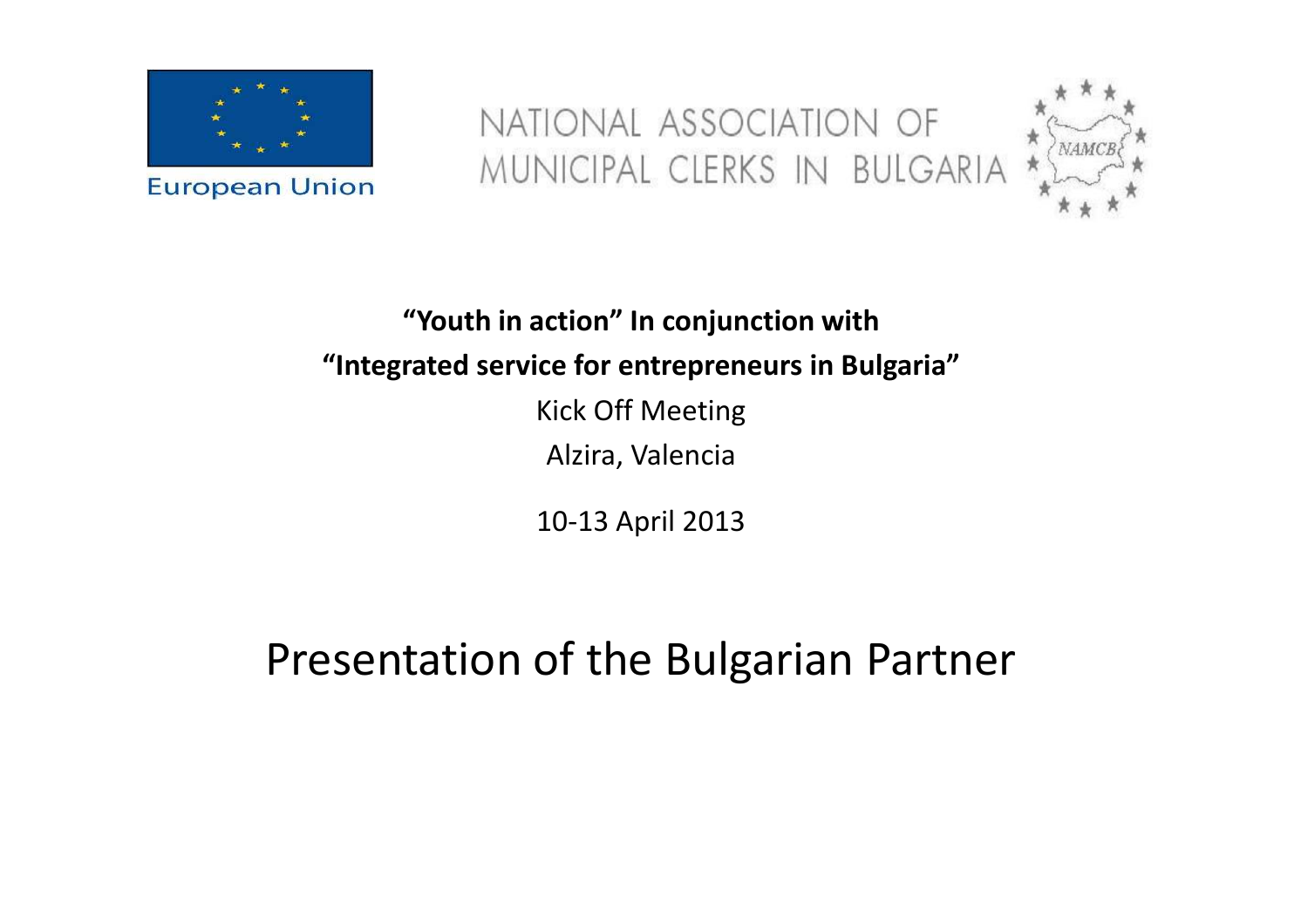

NATIONAL ASSOCIATION OF MUNICIPAL CLERKS IN BULGARIA



# GENERAL INFORMATION

The National Association of Municipal Clerks in Bulgaria (NAMCB) was established in <sup>2005</sup> as <sup>a</sup> non-profit organization uniting civil servants working in municipal and regional administrations throughout Bulgaria.

The organization has more than <sup>150</sup> active members and more than 1,500 volunteers all over the county.

The priorities of NAMCB are in the field of transparency in local government, civil participation at the local level, ethical standards, and professional qualification of municipal personnel.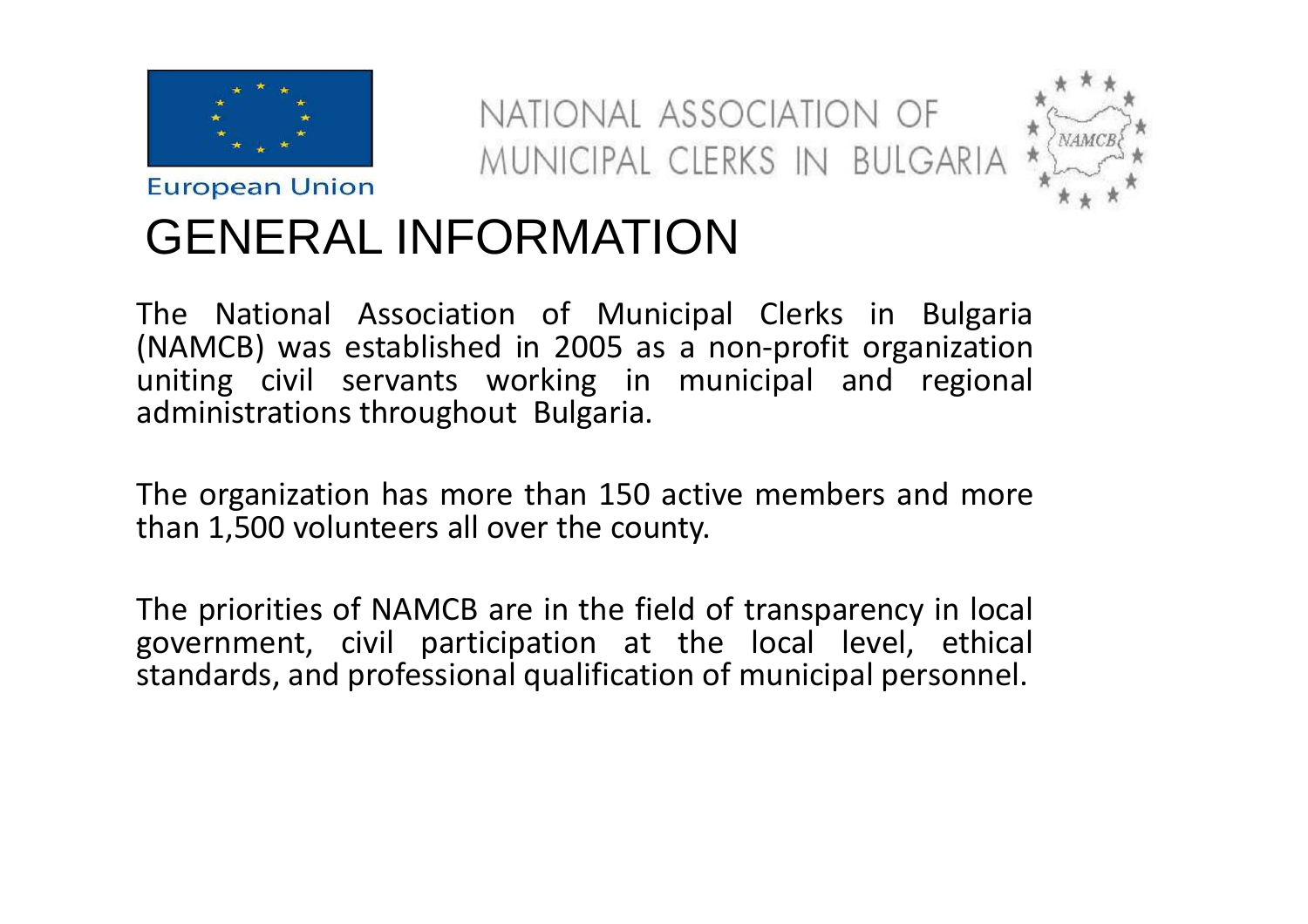

NATIONAL ASSOCIATION OF MUNICIPAL CLERKS IN BULGARIA



## MAIN ACTIVITIES

- $\triangleright$  Seven editions of an annual international conference "The European City<br>— Municipal Governance" (urbanization and architecture, security and – Municipal Governance" (urbanization and architecture, security and<br>finance)
- $\triangleright$  Five editions of a seminar "Lobbying in the European Institutions"
- Five editions of thematic workshops on Bulgarian-Macedonian Municipal Cooperation, carried out on 29th March 2011
- Since the beginning of 2009 working in active cooperation with the State Agency for Refugees helping immigrants in solving their problems with accommodation and healthcare.
- $\triangleright$  Projects implemented at the national level:
	-
	- \* Active Civil Society for Successful and Transparent Administration<br>\* Transparent Government in Bulgaria at the Central and Local Levels:<br>Raising Administrative Capacity and Enhancing Cooperation to Reduce<br>Corruption Risk
	- \* Integrated service for entrepreneurs in Bulgaria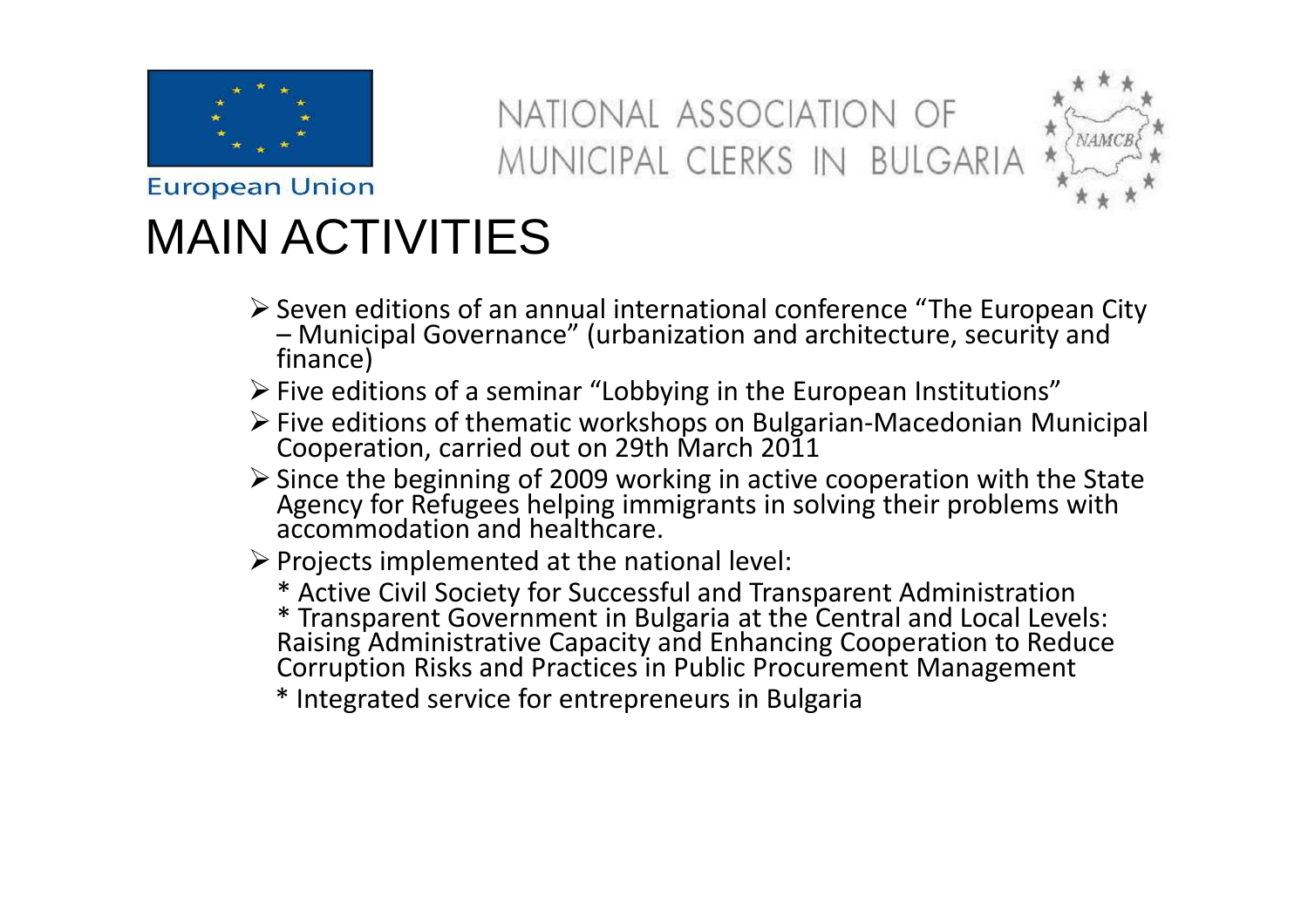

**European Union** 





## PARTICIPATION IN EU PROJECTS

#### **ITER Project**

The ITER project (Police's itineraries in the multi-professional network for the prevention of juvenile delinquency) is a project, financed by the European Commission, under the program Security and Safeguarding Liberties /Prevention and fight against crime/ Call for proposals "Action Grants" 2007. The project increased the police corps' capacity with regard to the prevention of juvenile violence, improving the relationship and promoting better coordination among different actors in the process, redefining the interactions between policemen and families of conflicting young people, and developing and implementing concrete actions to prevent cases of juvenile violence.

#### **Iceberg Project**

NAMCB is beginning a new project financed by the European Commission under Specific Programme Daphne III (2007-2013) to Prevent and Combat Violence Against Children, Young People and Women and to Protect Victims and Groups At Risk. The aim of the project is to create and develop local coalitions for the prevention of gender violence against women as well as networks for social support to the victims, supported by the Community Police. This objective will be reached through the development of professional competences (knowledge, abilities and skills) among the Local Police officials to identify and evaluate risk situations and help the prevention and integral recovery of the victims.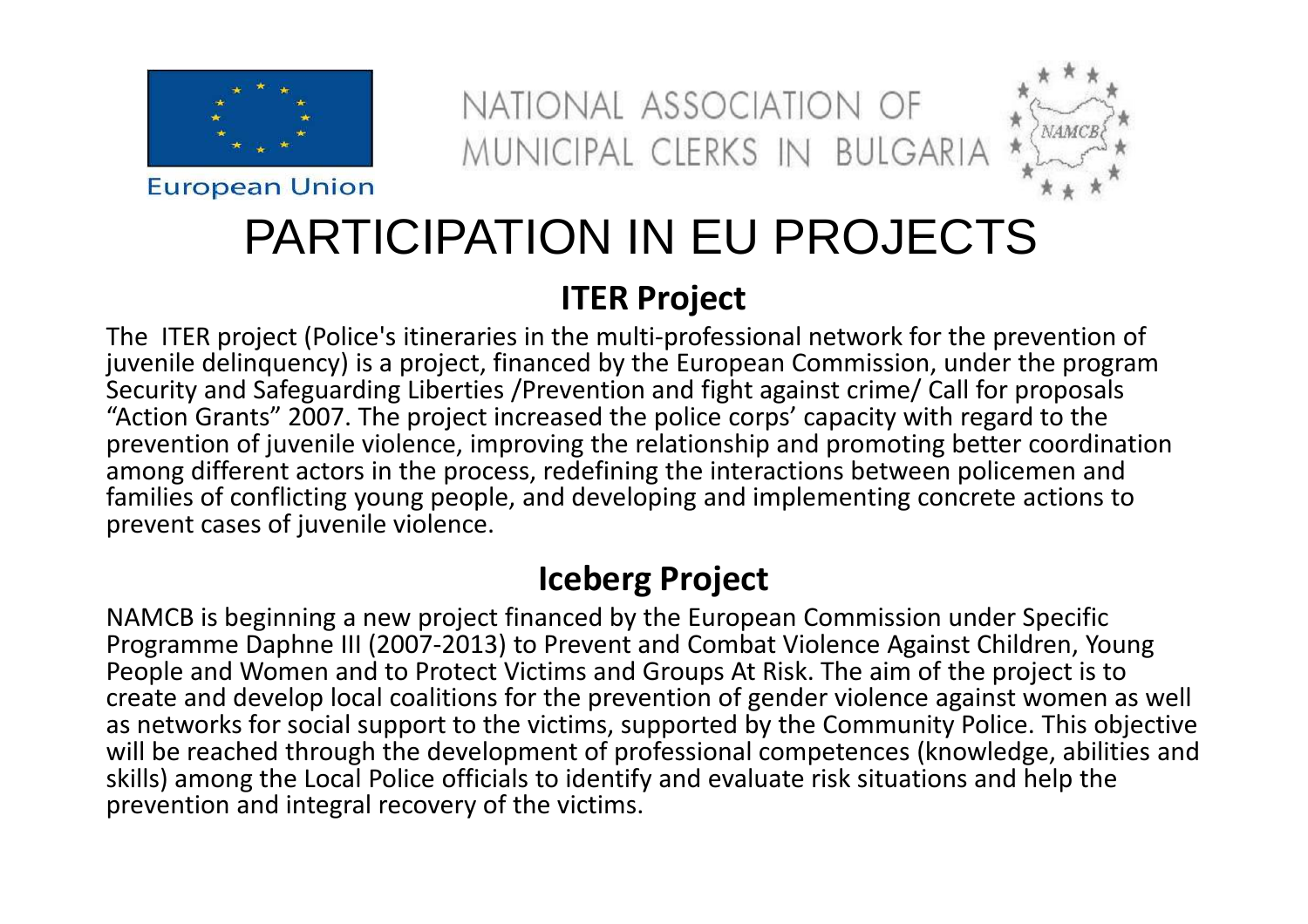

NATIONAL ASSOCIATION OF MUNICIPAL CLERKS IN BULGARIA



### ACTIVITIES UNDER THE WI-CaN PROJECT

#### **Target group:**

The target group in Bulgaria is migrant and Roma women living in Sofia City Municipality. We will use role models who are ethnic Bulgarians, Bulgarians from Roma and/or Turkish origin, and successful female foreigners in the country.

#### **International partner meetings:**

We will participate with exhibits of locally made crafts and products and we will organize <sup>a</sup> visit to <sup>a</sup> festival of municipal centre not far away from Sofia, combined with <sup>a</sup> visit to <sup>a</sup> nearby monastery and <sup>a</sup> famous monument.

#### **Development of materials:**

Picture book (to be discussed)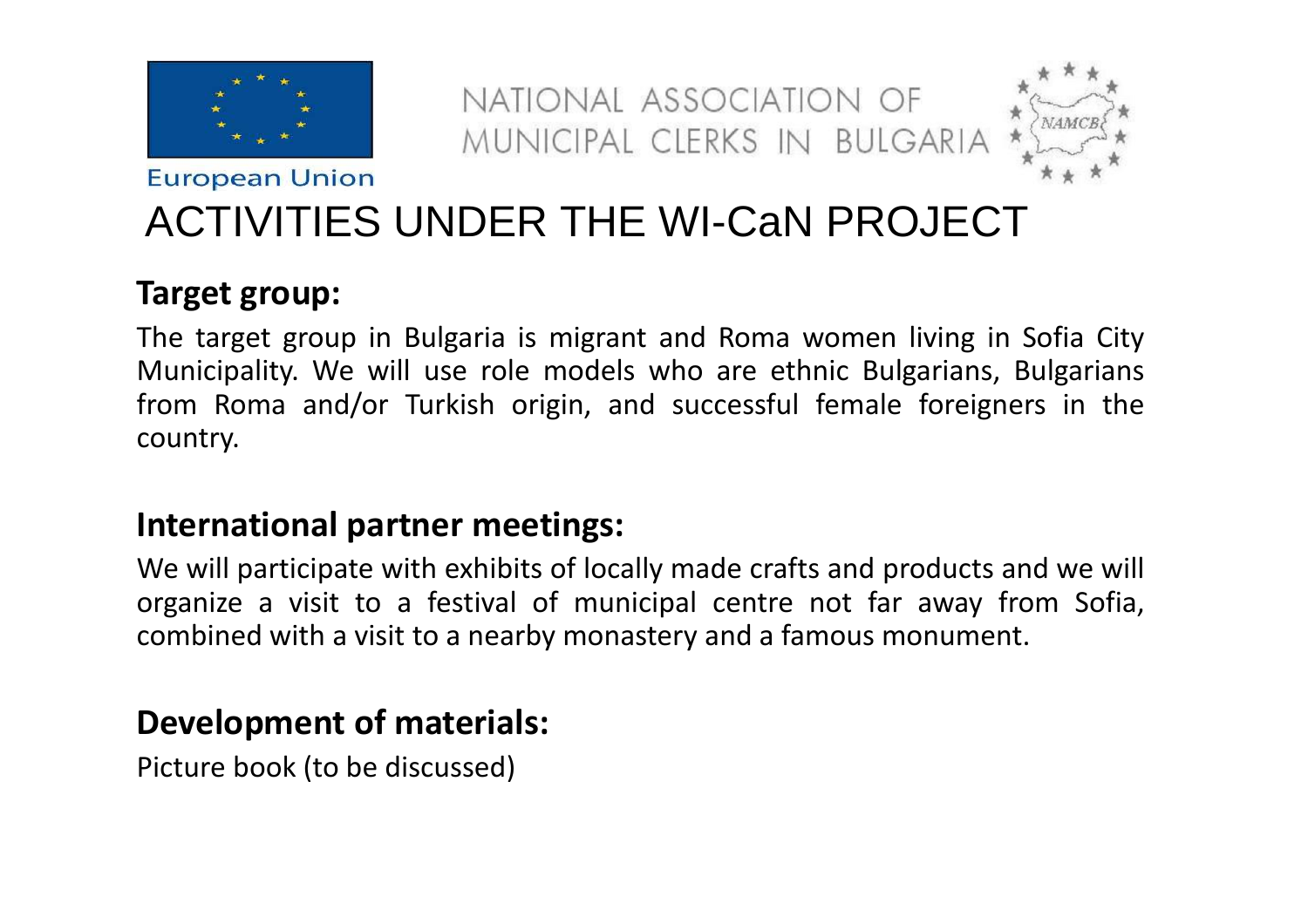

**La Ribera Alta Partnership***BGO51PO001-7.0.01-0034*





### PARTICIPATION IN EU PROJECTS

#### **Integrated service for entrepreneurs in Bulgaria**

The project is implemented by the National Association of Municipal Clerks in Bulgaria under the Operational Program "Human Resources Development" , financed by the European Social Fund. Main partners to this project are The Bulgarian Chamber of Commerce, local, regional administrations and Association La Ribera Alta. This project is aimed at entrepreneurs and unemployed people with innovative thinking and creative ideas that would like to start their own business. Moreover, "Integrated service for entrepreneurs in Bulgaria" is <sup>a</sup> project that we work on jointly with our partners from Spain, namely the Association La Ribera Alta and it is in conjunction with the new project "Youth in action".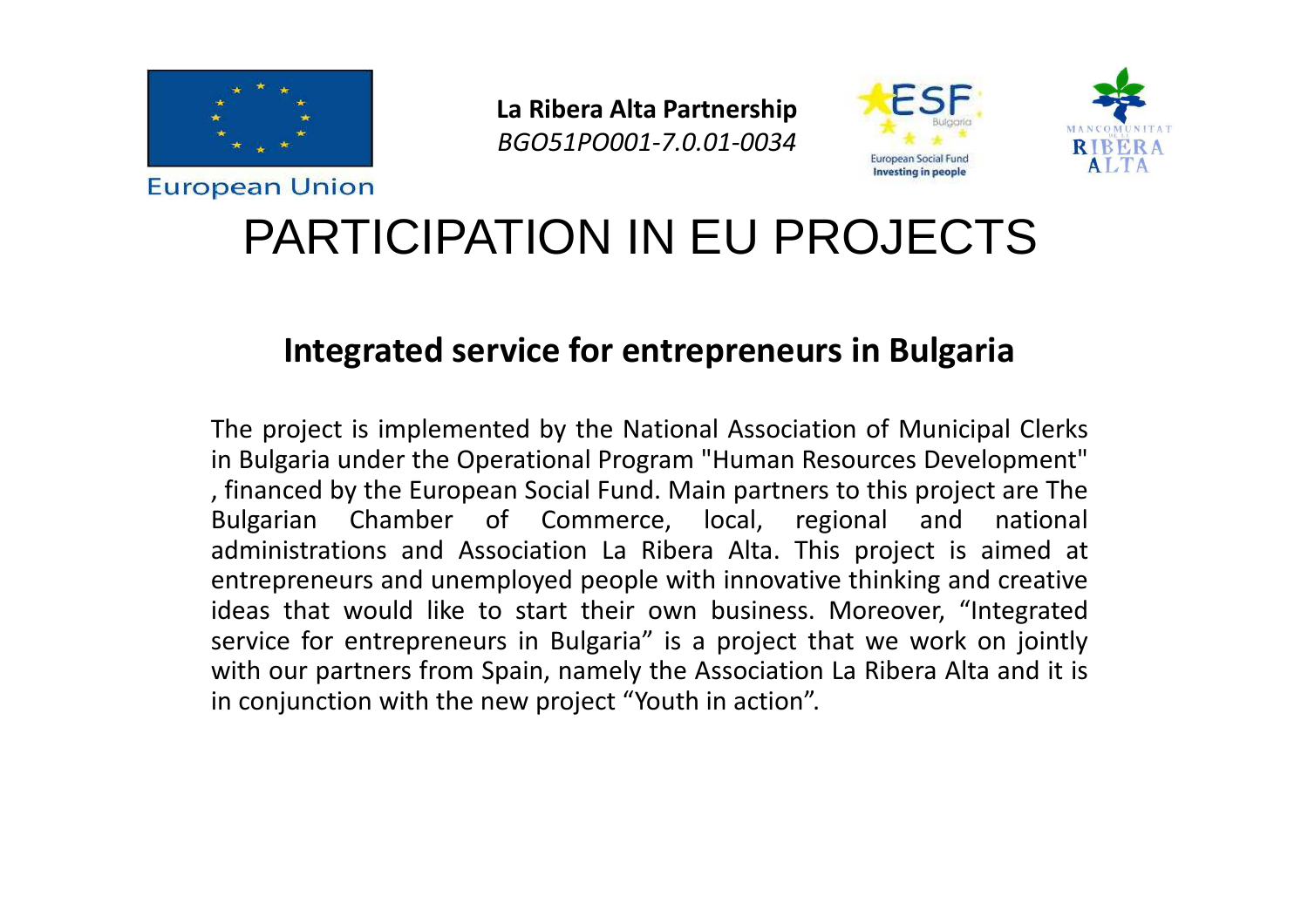

**La Ribera Alta Partnership***BGO51PO001-7.0.01-0034*





#### **European Union** ACTIVITIES UNDER THE INTEGRATED SERVICE FOR ENTREPRENEURS IN BULGARIA PROJECT

#### **Target group:**

The target group is mainly entrepreneurs and young unemployed people. The prime idea is to stimulate the young entrepreneurs to be proactive and to propose more strategies for setting up <sup>a</sup> new business in Bulgaria. We also aimto make these people aware that there are specialists who can (absolutely for free) help them to develop their initial ideas into <sup>a</sup> successful business.

#### **International partner meetings:**

We have already organized and attended few meetings with our Spanish partners from La Ribera Alta. Since last year, this is our second time that we visit Spain in order to continue the good practice of exchange of experience andcooperation between the two countries.

Moreover, this year in February we have managed to organize <sup>a</sup> very efficient training for our young entrepreneurs in Bulgaria. Mr. Serji Machi, Mrs. Gema March and Mrs. Graciela Olivert were invited to conduct the training. We alsohave <sup>a</sup> Territorial agreement for work at La Ribera.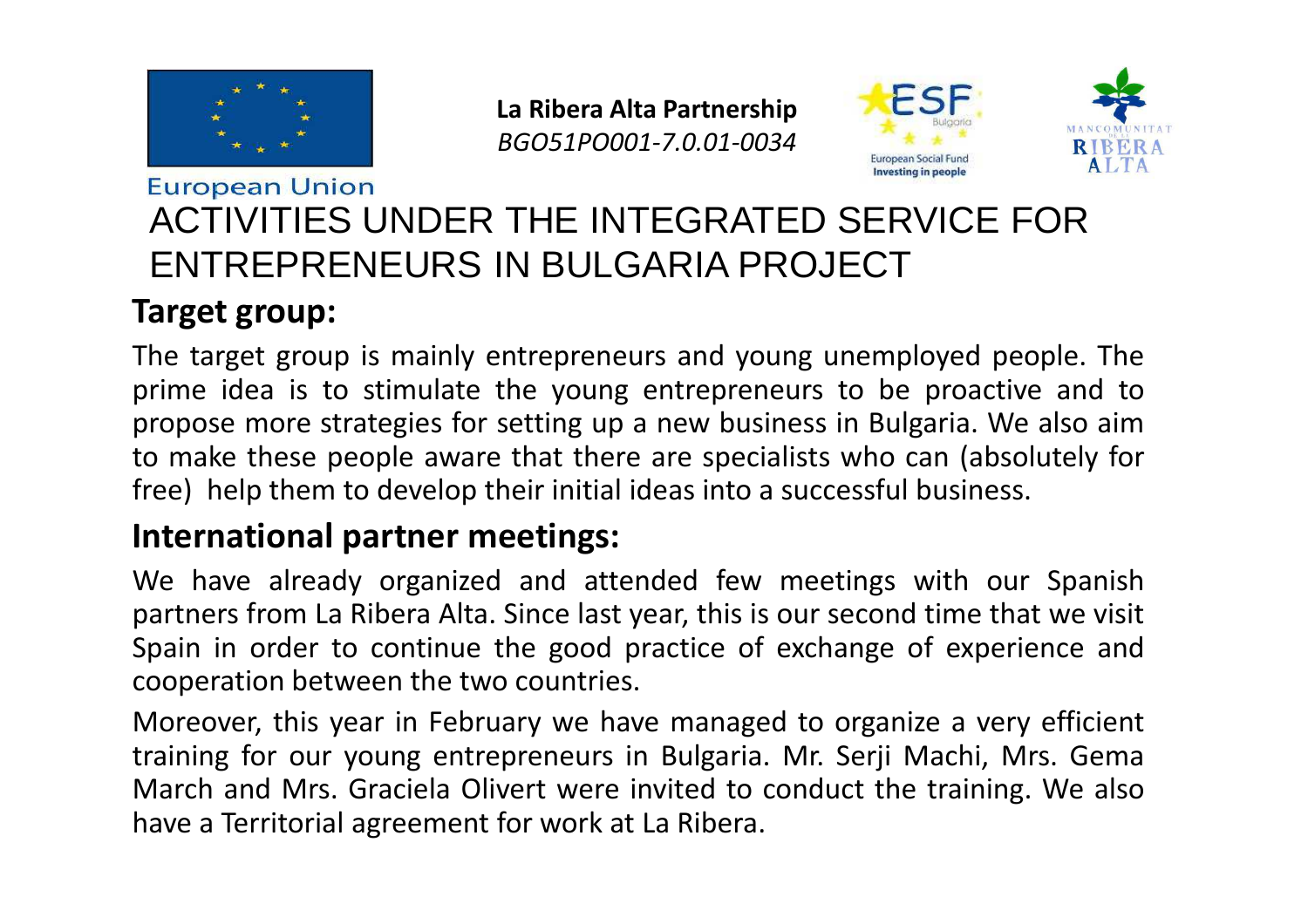

**La Ribera Alta Partnership***BGO51PO001-7.0.01-0034*





**European Union** LOCAL ACTIVITIES  $\blacktriangleright$ Training of trainers 01 – 02. 10.2012 Training of entrepreneurs 12-13.12.2012Training of entrepreneurs 20-22.02.2013

#### **Training of entrepreneurs 20-22.02.2013:**

This year, the training in Mineralni Bani, Bulgaria was focused on the strategic aspects and the development of a successful business model, which comprises of the following aspects:

- Analyzing competitiveness
- Preparing market analysis
- Working on the development of a marketing plan
- and financial-economic planning.

Further focus was to review the so called 'CANVAS' business model, which briefly explained, deliberates a thorough scrutiny, of the key resources, for starting a new business.

More attention was paid to the affiliate network's, customer relationships, revenue streams and other significant factors.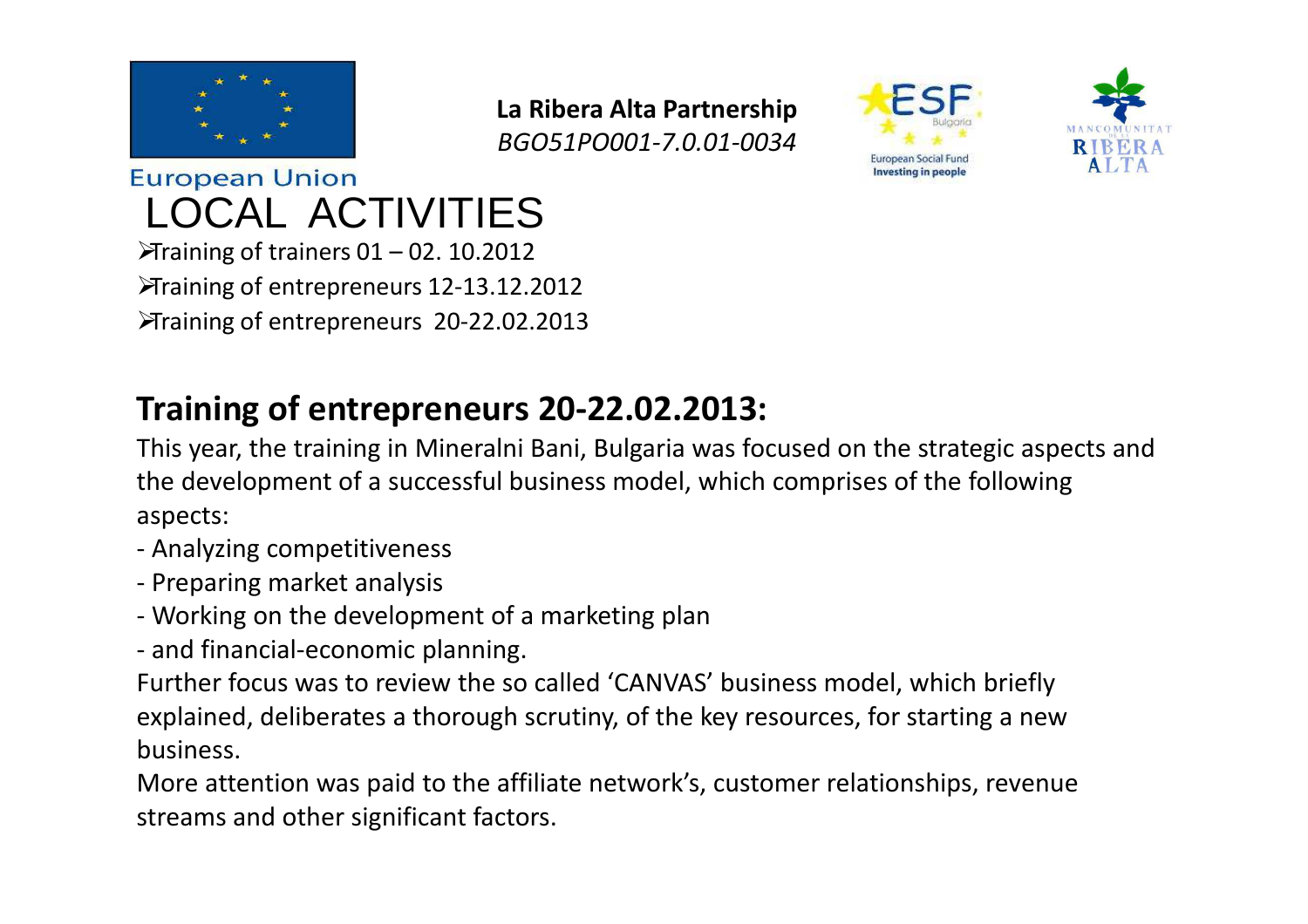NATIONAL ASSOCIATION OF MUNICIPAL CLERKS IN BULGARIA

![](_page_8_Picture_1.jpeg)

![](_page_8_Picture_2.jpeg)

### **LEADERSHIP ACADEMY**

Over the past two years the National Association of Municipal Clerks in Bulgaria together with the Council of Europe held two annual trainings for Bulgarian mayors and senior officials on the topic Leadership. The joint pilot program was implemented also in Macedonia where 25 mayors were trained.

The Council of Europe provides expert assistance and participation in joint international projects.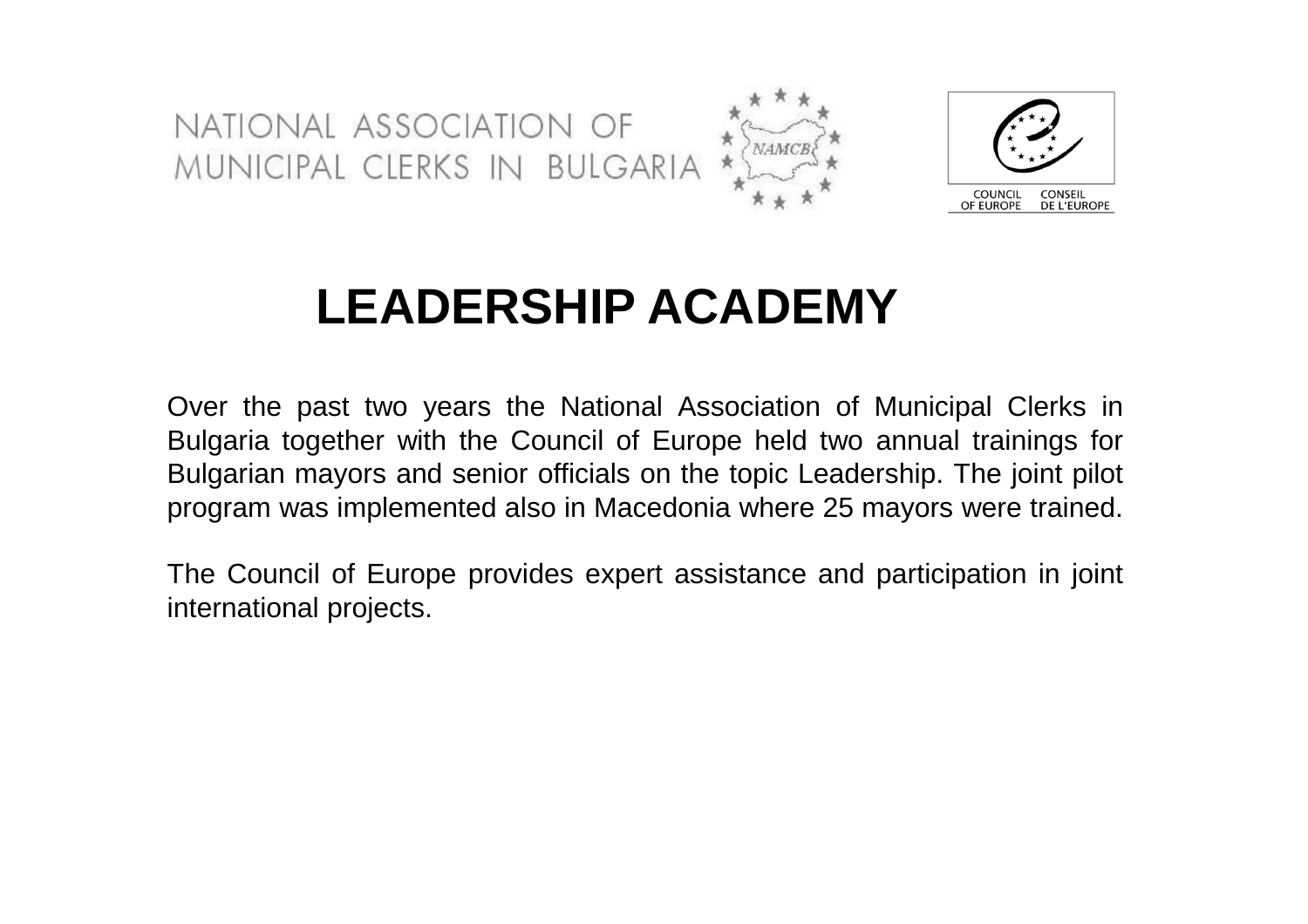NATIONAL ASSOCIATION OF MUNICIPAL CLERKS IN BULGARIA

![](_page_9_Picture_1.jpeg)

### **GENERAL PARTNERSHIP**

Since the establishment of the National Association of Municipal Clerks in Bulgaria our main partner is "Hanns Seidel" - Germany. Together we organize workshops and seminars, discussions and international conferences as well as publication of specific literature.

Our long-term partnership with "Hanns Seidel" promotes the implementation of foreign experience in Bulgaria, jointly with the Council of Europe over the topics: good governance and human resourcedevelopment.